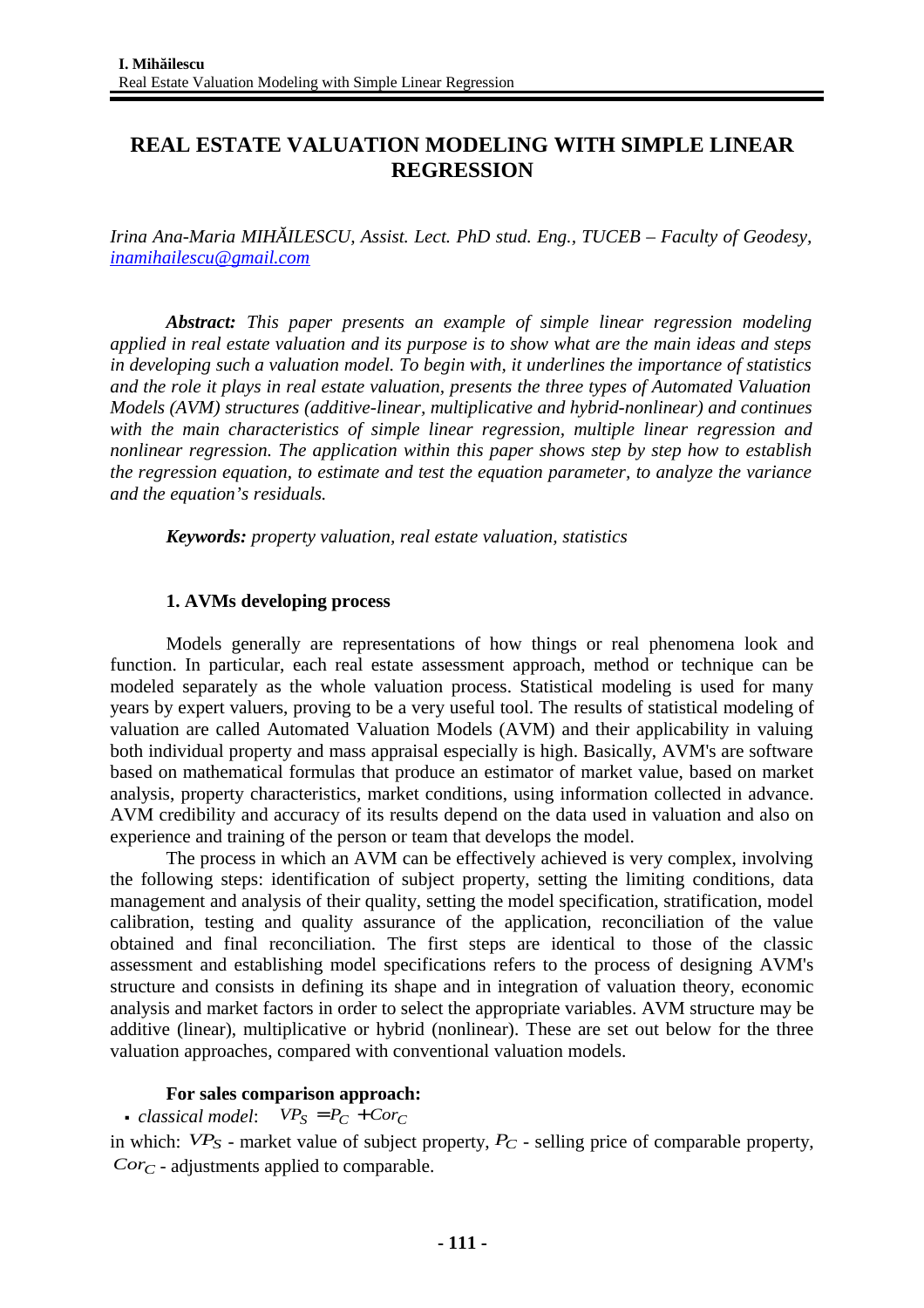in *additive model* contribution of independent variables is summed (a), in *multiplicative model* their contribution is multiplied (b) and the *hybrid model* is a combination of additive and multiplicative models (c):

$$
VP_S = B_0 + B_1 \cdot x_1 + B_2 \cdot x_2 + ... \tag{a}
$$
  
\n
$$
VP_S = B_0 \cdot x_1^{B_1} \cdot x_2^{B_2} \cdot ... \tag{b}
$$
  
\n
$$
VP_S = \pi C \cdot ( \pi C \cdot \Sigma C A + \pi T C \cdot \Sigma T A + \Sigma A ) \tag{c}
$$

 $VP_S = \pi GQ \cdot [\pi CQ \cdot \Sigma CA + \pi TQ \cdot \Sigma TA + \Sigma A]$  *(c)* 

in which:  $VP<sub>S</sub>$  - market value of subject property (dependent variable),  $B<sub>0</sub>$  - constant of the model,  $x_i$  - independent variables,  $B_i$  - independent variables coefficients,  $\mathcal{F}Q$  - multiplied general qualitative variables,π*CQ* - multiplied building qualitative variables, Σ*CA* - sum of building additive variables,  $\vec{\pi}_Q$  - multiplied land qualitative variables,  $\Sigma T A$  - sum of land additive variables, Σ*A* - sum of other variables, respectively.

Multiplicative model is much difficult to calibrate because the variables must be transformed into logarithmic form, but the advantage is that it allows the application of corrections proportionally to the subject property value.

## **For cost approach:**

*classical model:*  $VP_S = VT_S + (CN - \Sigma D)$ **•**  $h\nu$ *hybrid model:*  $VP_S = \pi GQ \cdot [(1 - CO_D) \cdot CN - VT_S]$ 

in which: *VP<sup>S</sup>* - market value of the subject property land, *CN* - replacement cost for the subject property building, Σ*D* - sum of depreciations of the subject property building, *CQ<sup>D</sup>* building qualitative variable, respectively.

## **For income capitalization approach:**

- *classical model* for income capitalization method:  $VP_S = \frac{VNE}{c}$
- *hybrid model*:  $VP_S = (\sum C - P - Ch) \cdot c^{-1}$

in which: *VNE* - net income,  $\Sigma C$  - sum of rents in one year, *P*- vacancy losses, *Ch* – operating expenses, *c* - capitalisation rate.

The most used calibration methods of the established model are based on statistical methods such as simple and multiple linear regression or nonlinear regression, but it can be made by methods recently developed or taken from other areas and adapted, such as Adaptive Estimation Procedure (AEP) taken from engineering field, Artificial Neural Networks (ANN) originally applied for biological processes and Time Series Analysis, each of these calibration procedures having advantages and disadvantages. In practice, stages of model specification and calibration are carried out iteratively: specification of model - testing the model specifications through calibration – adjustment of model specifications - testing the adjusted specifications, repeating these operations until they gain the designed confidence level.

Testing the model and assuring its quality are needed to determine the scope of previously calibrated model and/ or if are needed other specifications. All data used to specify and calibrate the model must pass a series of tests, including: the amount of data must be sufficiently large to produce models with a reasonable degree of prediction of market value, transaction data must reflect the maximum conditions for transactions at market value, subjective data should be consistent in the entire population of properties for which model is used, is essential for the model quality that data concerning property characteristics to have a high degree of accuracy; checked in the field, these data should be accurate within a percentage of 95%.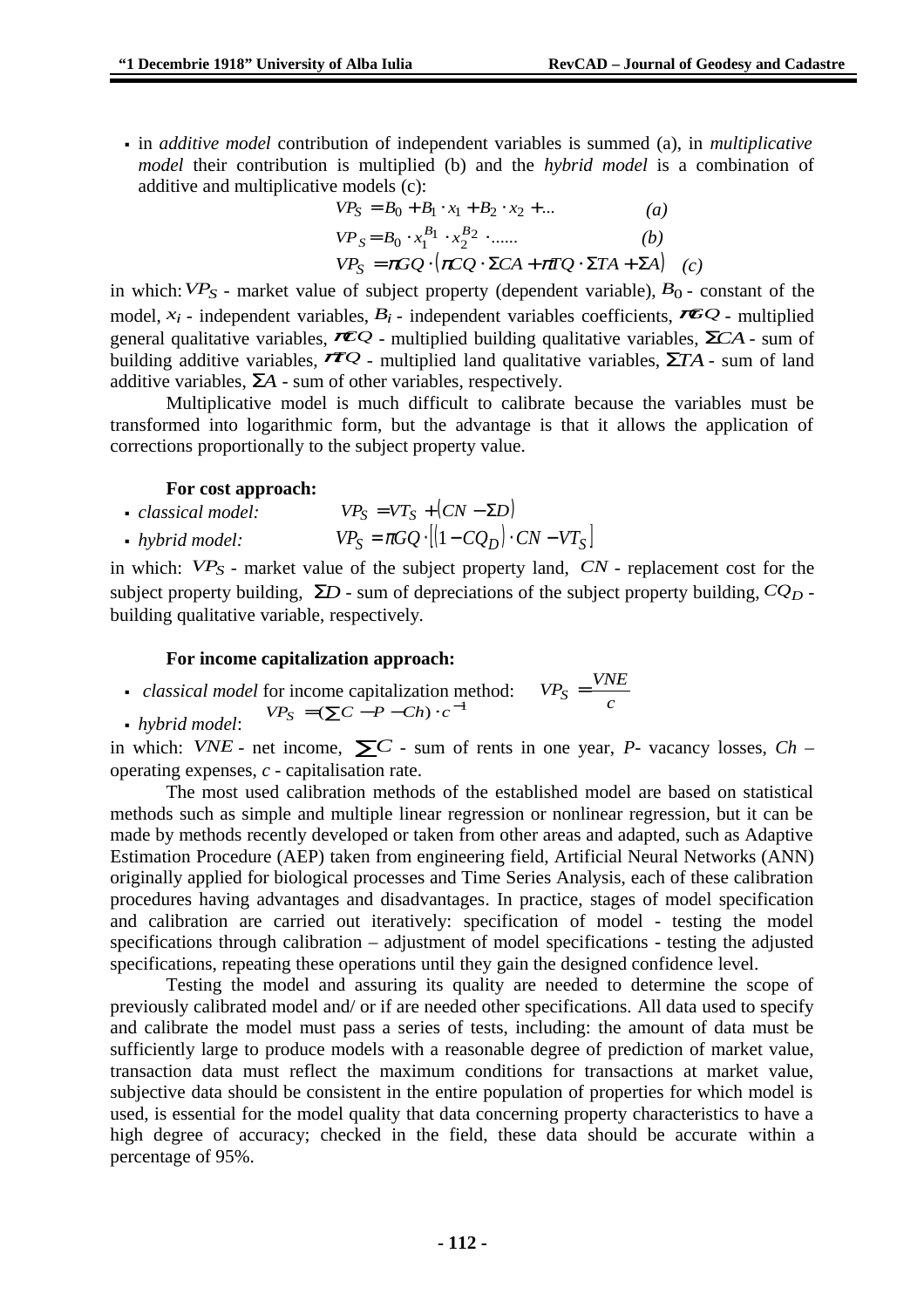#### **2. Statistical regression in valuation**

Regarding the valuation process, statistical regression has two major advantages: it can be used to value a large number of properties at the same time, quickly and economically, and besides it helps estimate their values, it also explains it, situation which is not achievable through classical methods of valuation.

Its limitations are evidenced by the fact that much more data is needed than for classical approaches application, for example, when subject property is valued through sales comparison classical approach, may be used only 5-10 comparables, but for statistical methods there are needed 5 to 50 times the number of independent variables, amount of data which is difficult to obtain. It is also important to pay particular attention to variables used in the regression model because some variables may be associated with the value of a property but does not necessarily mean they causes it. Regression analysis determines and explains the associations between variables, but not the causes too. Also, a regression equation should be used for the sample for which it was developed, not for another sample, and, moreover, because very few relationships remain stable over time, the database must be continuously updated to capture any changes in the temporal relationship between variables.

#### **2.1. Simple linear regression**

It is used to determine the dependent variable (endogenous) denoted *y* using a single independent variable (exogenous) *x*. The relationship is positive if the value of *y* increases with increasing value of x and is negative if the value of y decreases with increasing value of *x*. It is considered that a change of independent variable will be reflected in a proportional change of the dependent variable.

Simple linear regression model is:

$$
y_i = \beta_0 + \beta_1 x_i + \varepsilon_i, \quad i = \overline{1, n}
$$

in which:  $\beta_0$  - the constant (intercept), i.e. the value of *y* as  $x = 0$ ,  $\beta_1$  - slope of the regression line,  $\varepsilon_i$  - residual variable, which quantifies the influence of other random variables on *y* and has the expression  $\varepsilon_i = y_i - \hat{y}_i$ , where  $\hat{y}_i$  is the estimated value of the dependent variable through regression model *xi*.

Simple linear regression model takes into account a number of assumptions such as: parameter estimation is based on a sample  $(x_i, y_i)$  which represent couples of values of independent and dependent variables, error variance is constant, residual variable *εi* is of zero average, between residual terms *εi* there are no correlations, residual variables *εi* are not correlated with the independent variable *x*, residual variables *εi* are normally distributed. If these assumptions are met and there is a linear dependence relationship between variables then this relationship is expressed mathematically by the relationship above.

For simple linear regression analysis, the unknown parameters of the model,  $\beta_0$  and  $\beta$ , are estimated and also *εi* errors (e.g. the method of least squares), then the regression model is tested, the correlation between the two variables is determined and then predictions can be made.

Establishing equation parameters with least square method:

the slope: 
$$
b_1 = \frac{\sum_{i=1}^{n} (x_i - \overline{x})(y_i - \overline{y})}{\sum_{i=1}^{n} (x_i - \overline{x})^2}
$$
 and the intercept:  $b_0 = \overline{y} - b_1 \overline{x}$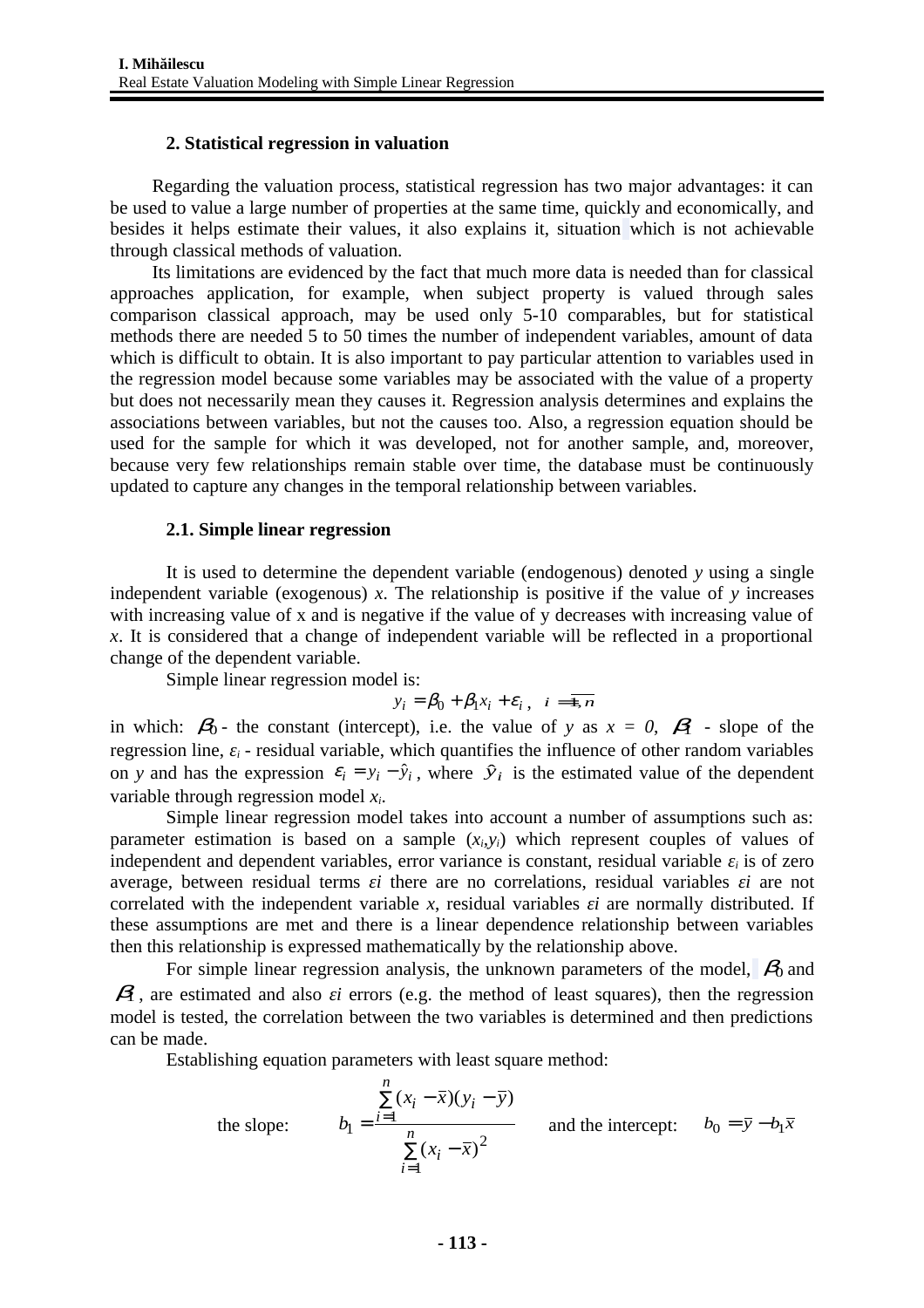Simple linear regression model is useful only if the two variables *x* and *y* are in a significant relationship. To judge the significance of this relationship may be used t test for independent testing the significance of slope  $\beta_1$  or intercept  $\beta_0$  of the regression line, or Ftest for simultaneously or separately testing of both parameters of the equation.

#### **2.2. Multiple linear regression**

Market value of a property depends on several independent variables and therefore in valuation practice is used multiple linear regression. It expresses the relationship between the dependent variable y and at least two independent variables  $x_i$ , and its model is:

$$
y_i = \beta_0 + \beta_1 x_{1i} + \beta_2 x_{2i} + \dots + \beta_m x_{mi} + \varepsilon_i
$$

in which:  $β$ <sup>*0*</sup> – the intercept,  $β$ <sub>*1</sub>*,  $β$ <sub>2</sub>*,...*,  $β$ <sup>*m*</sup> – multiple regression parameters,  $ε$ <sup>*i*</sup> – residual variable</sub> Or in matrix format:  $Y = XB + E$ 

where:  
\n
$$
Y = \begin{bmatrix} y_{1} \\ y_{2} \\ \dots \\ y_{n} \end{bmatrix}, X = \begin{bmatrix} 1 & X_{1} & X_{2} & \dots & X_{m} \end{bmatrix} = \begin{bmatrix} 1 & x_{11} & x_{21} & \dots & x_{m1} \\ 1 & x_{12} & x_{22} & \dots & x_{m2} \\ \vdots & \vdots & \vdots & \dots & \vdots \\ 1 & x_{1n} & x_{2n} & \dots & x_{mn} \end{bmatrix},
$$
\n
$$
E = \begin{bmatrix} \varepsilon_{1} \\ \varepsilon_{2} \\ \vdots \\ \varepsilon_{n} \end{bmatrix} \text{ and } B = \begin{bmatrix} \beta_{11} & \beta_{12} & \dots & \beta_{1n} \\ \beta_{21} & \beta_{22} & \dots & \beta_{2n} \\ \vdots & \vdots & \dots & \vdots \\ \beta_{m1} & \beta_{m2} & \dots & \beta_{mn} \end{bmatrix}
$$

*B* - multiple linear regression parameters matrix, *E* - regression residuals vector.

The assumptions taken into account to achieve multiple linear regression model are, as with simple regression: multiple regression residual variables are of zero average, residual variables are not correlated among themselves, residual variables are statistically independent of variables *xi*, the residual variable vector  $\mathcal E$  is normally distributed.

Establishing equation parameters with least square method:

$$
B = (X^T X)^{-1} X^T Y
$$

Testing significance of multiple linear regression relationship can be also performed with Student and Fisher statistical tests.

#### **2.3. Nonlinear regression**

If following a graphical representation of data through a scatter plot we observe that the points are not grouped along a straight line, then we assume that regression is not linear and a nonlinear regression solution may be applying. Nonlinear regression is used to describe the relationship between two variables, the dependent variable y and independent variable x, considering that other factors have a constant and negligible influence on y. There are several mathematical models which can be used in nonlinear regression: exponential model (d) logarithmic model (s), second-degree parabolic model (f) and others.

$$
Y = a \cdot b^{x} + e
$$
 (d)  
\n
$$
Y = a + b \cdot \lg x_{i} + e
$$
 (e)  
\n
$$
Y_{i} = a + b \cdot x_{i} + c \cdot x_{i}^{2} + e
$$
 (f)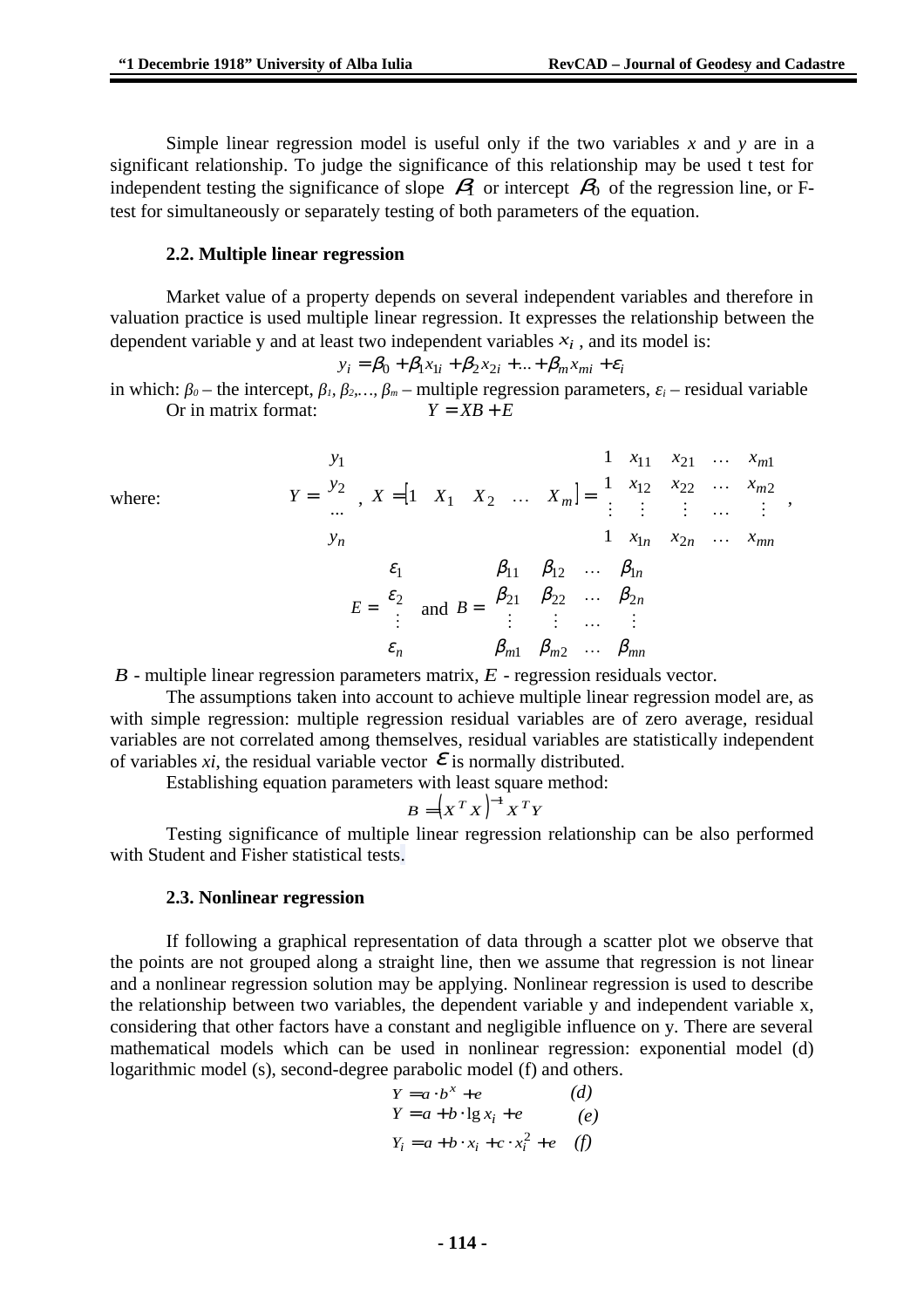## **3. Valuation modeling with simple linear regression**

Number of used properties - 40 (minimum number for a sample of data - 30), apartments with 2 and 3 bedrooms, located in the center of the capital, usable surface varies between 49-120 sqm., selling prices vary in between 73 500  $\epsilon$  and 184 000  $\epsilon$ .

## **3.1. Establishing simple linear regression equation**

It is used a scatter plot and the trend line is set in order to examine whether there is dependence between sale prices and usable areas of apartments and parameter b0 is tested to determine its significance.





- . the simple linear regression model established for the market data is:
- $Val<sub>error</sub> = 1529.8 \t\mathbf{\epsilon} \cdot S<sub>usable</sub>$  2355.6 € intercept  $b_0$  has a negative value (-355.6)  $\epsilon$ ) which means that a property with a usable area of 0 sqm would have a sale price of - 2355  $\epsilon$ , a meaningless conclusion.

|  |  | Table.1. Testing $b_0$ parameter |
|--|--|----------------------------------|
|--|--|----------------------------------|

|                 | Coefficients | Standard<br>Error | : Stat      | P-value  | Lower<br>95% | Upper<br>95% |
|-----------------|--------------|-------------------|-------------|----------|--------------|--------------|
| Intercept $b_0$ | $-2355.6$    | 1641.9            | $-1.434616$ | 0.159576 | -5679,5767   | 968,3939     |

- **testing the significance of intercept by Student test (Table 1), we get**  $|t_{b0}|= 1,434$ **, critical** value of the tables is  $t_{\alpha/2}$ = 2,024 (for  $\alpha$  = 0.05 and 38 degrees of freedom), so  $|t_{\alpha/2}| \lt t_{\alpha/2}$ , resulting that the regression line intercept is not significant for the established model
- analyzing P-value (observed level of significance the probability that the test result is incorrect), we obtained intercept P-value of 0.15957, higher than the critical value of 0.05, so the regression line intercept is not significant,
- so I excluded the intercept from the initial single regression equation and obtained the following model, to be further examined and tested:

$$
Val_{proper} = 1500.9 \ (euro) \cdot S_{usable}
$$

## **3.2. Regression analysis**

*Table 2. Regression analysis*

| <b>Regression Statistics</b> |          |
|------------------------------|----------|
| Multiple R                   | 0,999786 |
| R Square                     | 0,999572 |
| <b>Adjusted R Square</b>     | 0,973931 |
| Standard Error               | 2493.98  |
| <b>Observations</b>          |          |

 the linear correlation coefficient r (Multiple R) has the value of 0.99978, close to 1, supporting the conclusion made earlier that between the two variables is a strong direct linear dependence. The impact of independent variable (usable area) on the selling price is significant.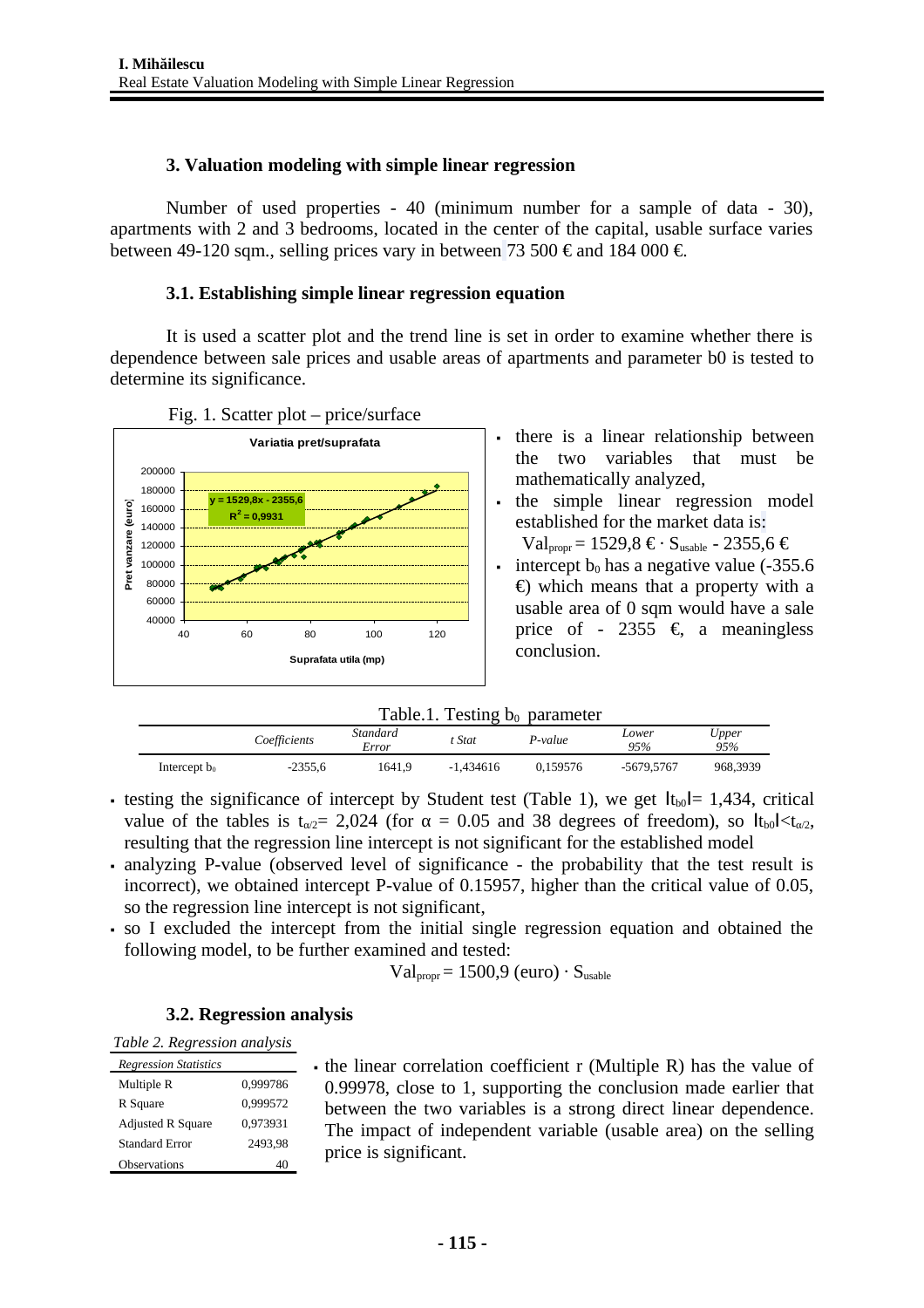- the coefficient of determination  $r^2$  (R Square) is 0.999572, indicating that 99.9% of sales prices can be explained by changes in usable area and the rest is explained by the influence of other factors such as the flat level (floor), the degree of improvement, its age and others. That is, the obtained model corresponds to a percentage of 99.9% of the analyzed properties.
- **•** standard error is 2,493 €, which means that market value predicted by the model  $\hat{y}$  can be different with 2,493  $\epsilon$  from the average value of sold apartments.

#### **3.3. Computing and testing parameter b<sup>1</sup>**

|                        |              | I able 3. Computing and testing parameter b <sub>1</sub> |          |          |              |           |
|------------------------|--------------|----------------------------------------------------------|----------|----------|--------------|-----------|
|                        | Coefficients | Standard<br>Error                                        | t Stat   | P-value  | Lower<br>95% | Upper 95% |
| Intercept $b_0$        |              | $\sim$                                                   | -        | ۰        |              |           |
| Usable area $b_1$ (mp) | 1500.938     | 4.972125                                                 | 301.8704 | 2.59E-67 | 1490.8809    | 1510.995  |

 $Table 2.$  Computing and testing parameter b

- the value of parameter  $b_1$  is positive so with increasing usable area of the apartment, also increases the property market value.
- the value of  $b_1$  is 1500.9  $\epsilon$  which indicates that for each additional square meter of usable area are added 1500.9  $\epsilon$  to the property market value.
- testing the significance of the two parameters is performed with Student test; for the slope we obtained t<sub>b1</sub>= 301,87, value compared with the critical value t<sub> $\alpha$ 2</sub>=2,024 (for  $\alpha$  = 5% and 38 degrees of freedom). Because t<sub>b1</sub>> t<sub> $\alpha$ /2</sub>, we concluded that the hypothesis  $H_0$ :  $\beta_1 = 0$  can be rejected in favor of  $H_1$ : $\beta_1 \neq 0$ , so the slope of the regression line is correctly determined.
- P-value for the slope is  $2,59*10^{-67}$ , much less than the limit of 0.05, so the slope of the regression line is correctly specified.
- $\bullet$  a confidence interval was computed for the slope  $[b_1\pm t_{\alpha/2}\cdot s_{b_1}]$  resulting a min $_{\text{int}}$  = 1,490  $\in$ and max<sub>int</sub>=1511  $\epsilon$ . This confidence interval helps us to be 95% confident that a property which is bigger with 1 sqm of usable area than the usable area of another property, has its market value higher with an amount between minimum 1,490  $\epsilon$  and maximum 1,511  $\epsilon$ .

#### **3.4. Variance analysis**

For the variance analysis is used Fisher-Snedecor test. We set a confidence level of 95% (significance level  $\alpha$  = 5%) and 38 degrees of freedom (for both parameters).

| Table 4. Variance analysis |    |             |             |          |             |
|----------------------------|----|-------------|-------------|----------|-------------|
| ANOVA                      |    |             |             |          |             |
|                            |    |             |             |          | Significanc |
|                            | df | SS          | ΜS          | F        | e F         |
| Regression                 |    | $5.667E+11$ | $5.667E+11$ | 91125.79 | 7.73E-66    |
|                            | 3  |             |             |          |             |
| Residual                   | 9  | 242578629,2 | 6219964,852 |          |             |
|                            | 4  |             |             |          |             |
| Total                      | O  | 5,670E+11   |             |          |             |

the calculated value of statistical index F is 91125.79, higher than the critical value  $F_0$ =4.09 extracted from critical values tables corresponding to  $df_1 = 1$ and  $df_2 = 38$ .

thus, the null hypothesis  $H_0$ :  $\beta_1$  = 0 is rejected in favor of alternative hypothesis  $H_1$ :  $\beta_1 \neq 0$  and indicate that the linear regression model is valid in statistical terms and probability of mistakes is very small,  $7,736*10<sup>-66</sup>$ .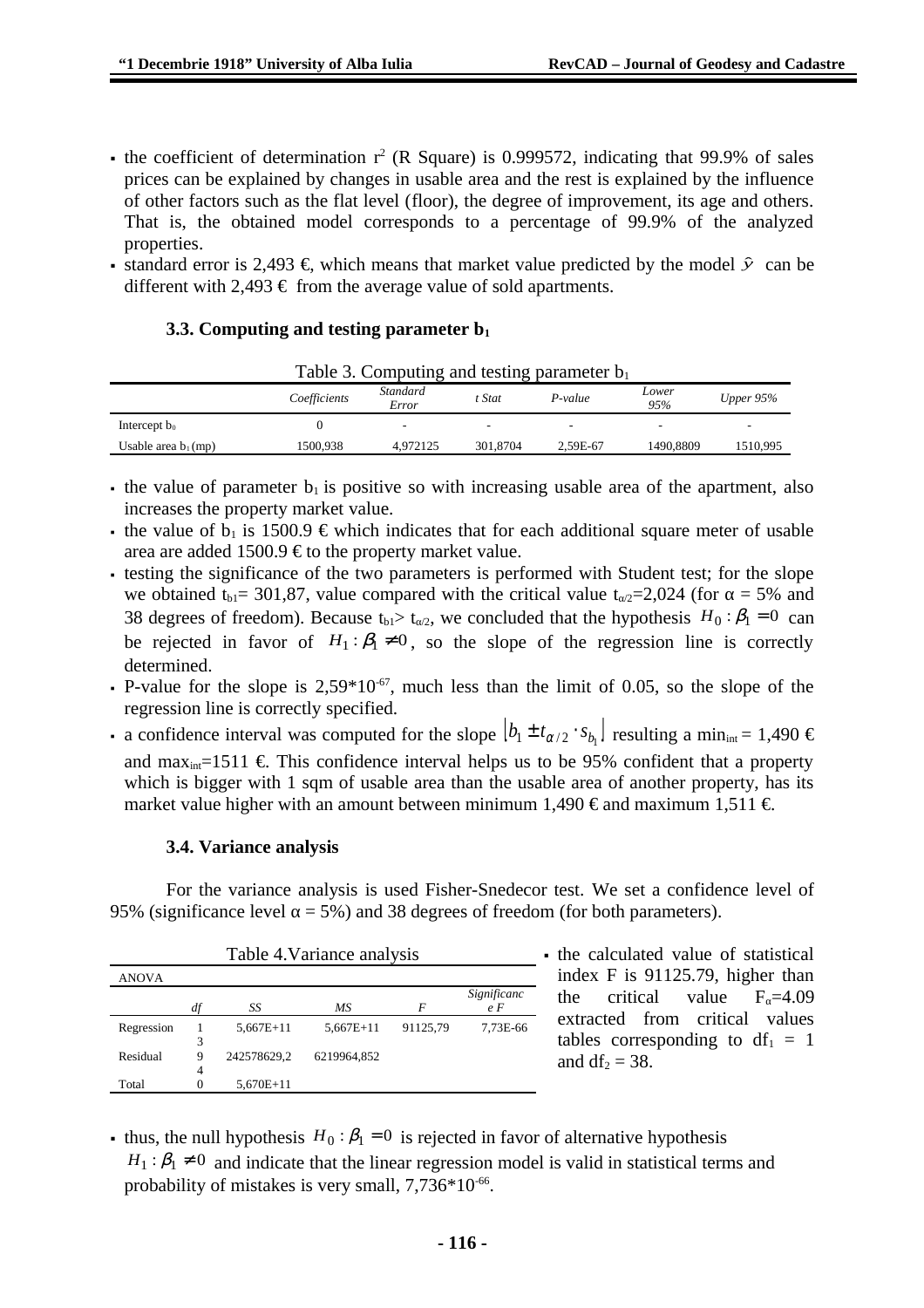#### **3.5. Residuals analysis**

With this analysis, the validity of statistical assumptions listed above is checked. Very rare these assumptions are perfectly met. Important is to detect if there is a serious offense against them. Note that only one residual value is too high, the one corresponding to the property number 36.

*a. Checking normality assumption* - I present residual values histogram (fig. 2), normal probability chart for residual values (fig. 3) and steam-and-leaf (table 5) with related statistical indicators.



- these three elements visual indicate that errors are not perfectly distributed as standard normal curve: histogram and steam-and-leaf are Gaussian bell shaped, but slightly asymmetric to the left, indicating departure from normality hypothesis.
- as normal probability graph is not a straight line, this is a possible indication that the normality assumption is violated. To check normality distribution is used Kolmogorov – Smirnov test.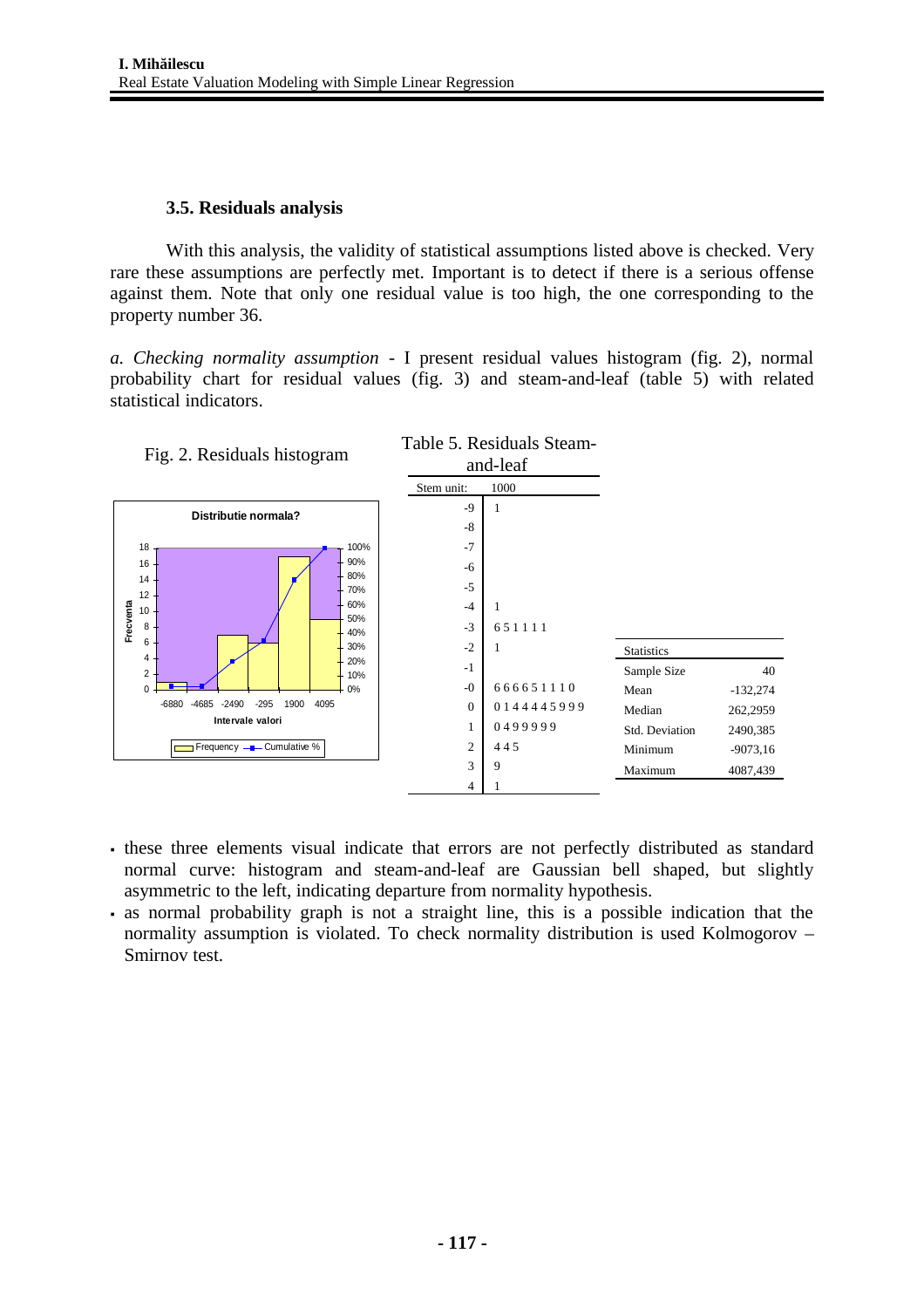

Fig. 3. Normal probabilities chart

#### Table 6. K-S test

| <b>One-Sample Kolmogorov-Smirnov Test</b> |                |            |  |  |
|-------------------------------------------|----------------|------------|--|--|
| N                                         |                | 40         |  |  |
| Normal Parameters <sup>a,,b</sup>         | Mean           |            |  |  |
|                                           | Std. Deviation | 2490.36519 |  |  |
| Most Extreme                              | Absolute       | .205       |  |  |
| <b>Differences</b>                        | Positive       | .100       |  |  |
|                                           | Negative       | $-.205$    |  |  |
| Kolmogorov-Smirnov Z                      | 1.296          |            |  |  |
| Asymp. Sig. (2-tailed)                    | .070           |            |  |  |
| a. Test distribution is Normal.           |                |            |  |  |

b. Calculated from data.

*Kolmogorov-Smirnov test:*

 $H_0$ : sig  $> 0.05$  – the series is normally distributed  $H_1$ : sig < 0,05 – the series is not normally distributed

for  $\alpha$  = 0.05 and a series of 40 data, we find KS test critical value  $d = 0.070$ , so sig > 0.05, the series is normally distributed.

#### *a. Checking the assumption of residual values εi constant variance* In order to perform this check are used scatter plots of residual values against usable areas (fig. 4) and against predicted sales prices  $\hat{y}$  (fig. 5).



 $\cdot$  the graph in fig. 4, which presents the errors dispersion depending on the usable surface, fall in a band, suggesting that the dispersion error is constant.

Fig. 4. Scatter plot εi vs. usable area

We wonder if the point encircled in both graphs (corresponding to the property number 36), with a 7.7% relative residual value, is an outlier - aberrant value. To verify the existence of outliers in a data series can be applied Grubbs test and if such values exist, they must be eliminated from the series of data and statistical analysis iteratively rerun.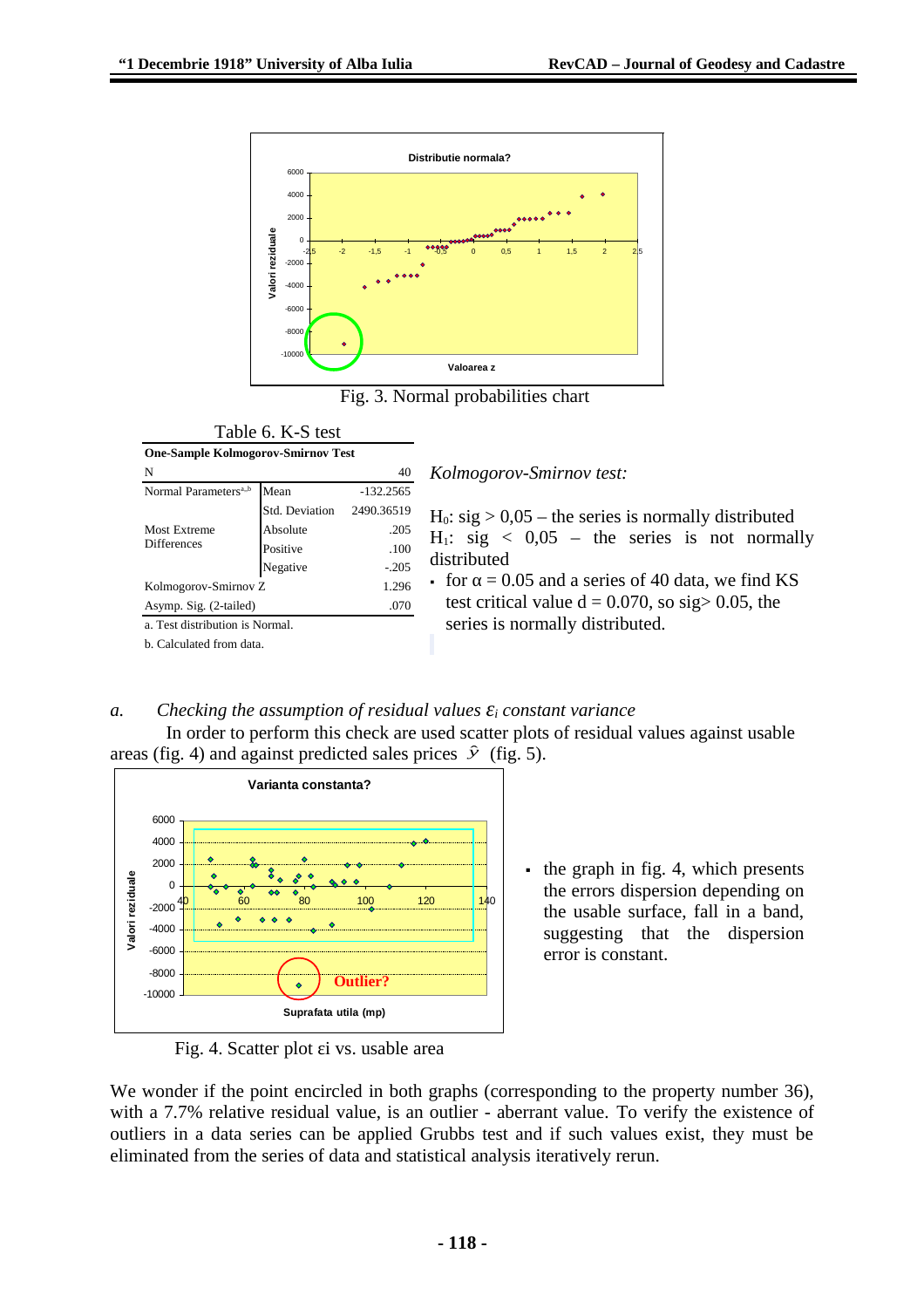

 fig. 5, representing the scattering of errors based on sales prices predicted by the regression model is similar, emphasizing the earlier conclusion.

Fig. 5. Scatter plot εi vs. predicted prices *Grubbs test:*

 $H_0$ :  $u < u_{critical}$  – there are no outliers in the data series

H<sub>1</sub>:  $u \ge u_{critical}$  – at least one aberrant value in the data series

We calculated the value of Grubbs statistical index  $u = \frac{a}{s}$  $u = \left| \frac{x_a - \overline{x}}{a} \right|$  for all residual values, with s = 2493.9857. From critical values tables corresponding to  $\alpha$  = 0.05 and a series of 40 data, we extracted  $u_{critical} = 2.87$ , so the residual value  $|ul=3,6380$  belonging to the property number 36 is an outlier and should be excluded from the data series.

## *c. Checking the errors independence assumption*





| Durbin-Watson Calculations                |             |
|-------------------------------------------|-------------|
| Sum of Squared Difference<br>of Residuals | 517738132.3 |
| Sum of Squared Residuals                  | 230115307.7 |
| Durbin-Watson Statistic                   | 2,249907394 |
|                                           |             |

- . this hypothesis is verified using a scatter plot of residual values against time factor.
- the shape of the obtained graph suggests a positive auto correlation of errors because the line has a cyclical pattern.
- for further analysis is required the Durbin-Watson statistical test which measures the correlation between one residual value and the previous residual value (auto correlation).

 $H_0: d>d_{U,\alpha}$  -residual values are not auto correlated  $H_1: d \leq d_{U,\alpha}$  -residual values are auto correlated

 $\bullet$  statistical indicator value is d = 2.25. Using tables for critical values we extracted the values for rejecting the hypothesis, sample size being 40,  $\alpha$  = 5% and k = 1 (one independent variable)

$$
d_{L,\alpha} = 1{,}44 \text{ și } d_{U,\alpha} = 1{,}54.
$$

because  $d>d_{U,\alpha}$ , residual values are not auto correlate so they are independent.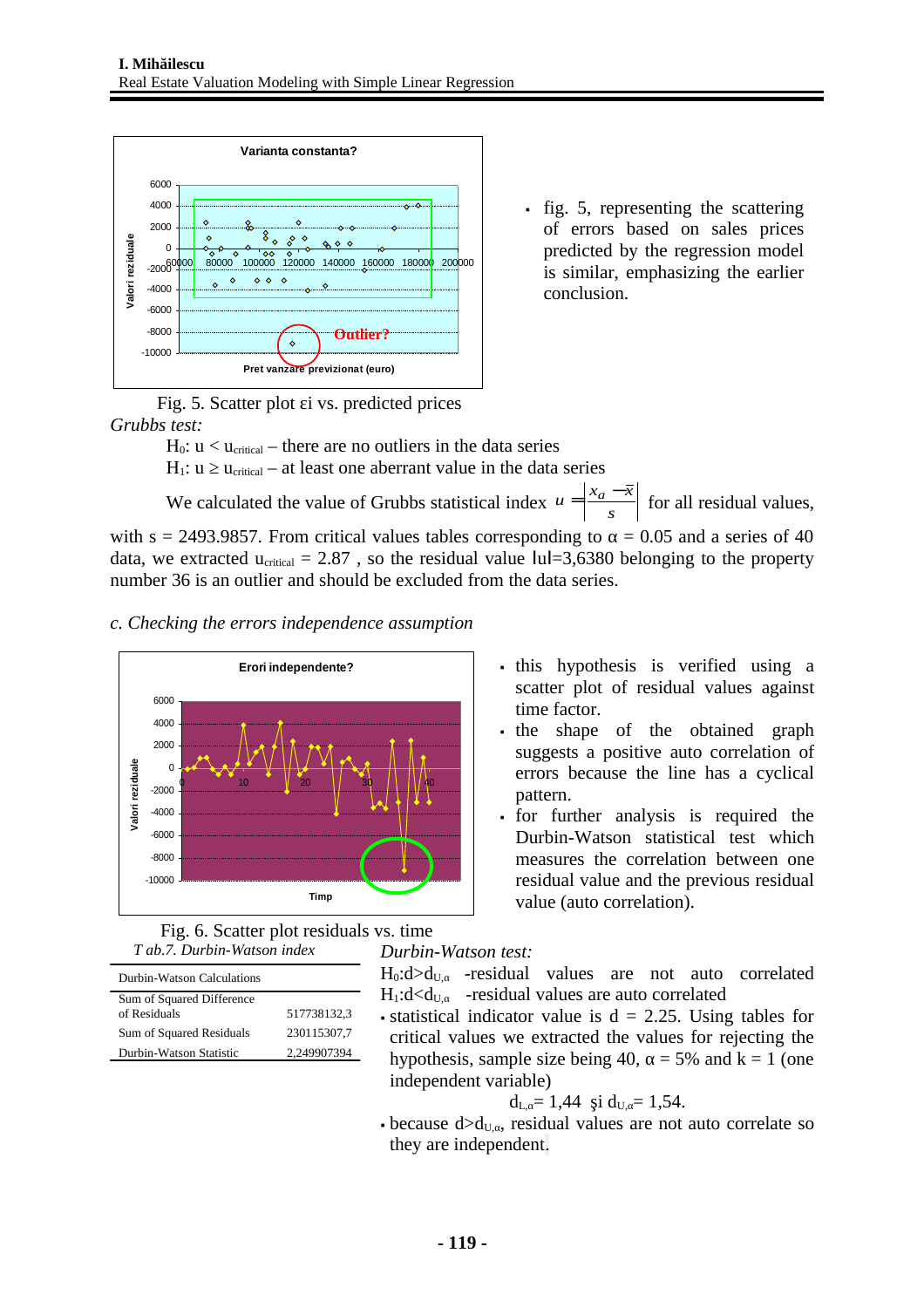Following are the conclusions regarding the new data series, comprising 39 properties remaining after excluding property number 36.

1st conclusion: the simple linear regression equation corresponding to the series of 39 new properties:  $Val_{\text{proper}} = 1503.8 \epsilon \epsilon$  S<sub>usable</sub>

2<sup>nd</sup> conclusion: there is still a strong direct linear dependence between usable area and selling price variable: linear correlation coefficient  $r = 0.999857$  and coefficient of determination  $r^2$ =0,999715, higher than the original series of 40 properties and standard error is smaller.

 $3<sup>rd</sup>$  conclusion: slope b<sub>1</sub> is positive 1503.8 €: an addition of 1 sqm usable area means a 1503,8 € growth of market value of the property and is properly determined:  $t_{b1}$  =365,17 more than  $t_{critical}$  = 2.024 and P-value = 5.6  $*$  5,6 $*10^{-69}$  is less than the critical threshold of 0.05 (Student test)

 $4<sup>th</sup>$  conclusion: confidence interval: min<sub>int</sub> = 1,495 € and max<sub>int</sub> = 1,512 €, so we can be 95% confident that a property whose usable area is greater with 1sqm comparing with other usable areas has a market value higher with not less than 1,495  $\epsilon$  but not more than 1,512  $\epsilon$ ;

 $5<sup>th</sup>$  conclusion: linear regression model is statistically valid and the probability of mistaking is extremely small 2,05\*10<sup>-67</sup>: F=133351,3 much higher than the critical value  $F_a$ =4,09 extracted from tables (Fisher test)

 $6<sup>th</sup>$  conclusion: the series of 39 observations is normally distributed: for α = 0.05, sig = 0.227 therefore greater than the critical value 0.05 (Kolmogorov-Smirnov test)

 $7<sup>th</sup>$  conclusion: the series of 39 data values are not anomalous:  $u_{critical} = 2,86$ , higher than the values corresponding residuals (errors) for all 39 data (Grubbs test)

 $8<sup>th</sup>$  conclusion: residual values are independent: statistical indicator value is d=2,446 greater than  $d_{U,\alpha}$ = 1,54 ( $d_{L,\alpha}$ = 1,43) (Durbin-Watson test).

#### **4. Conclusions**

Simple linear regression model meets all the assumptions of this type of regression and it can be used to assess real estate only on its usable area:  $Val_{\text{proper}} = 1503.8 \epsilon \cdot S_{\text{inside}}$ 

In classical approach of sales comparison the corrections are calculated separately and applied to the selling price of comparables according to the elements of comparison, step by step, in a certain order. Through statistical modeling, these corrections are inserted directly into the model therefore enabling simultaneous correction of these elements of comparison. In cost approach are determined the land value, the cost of new of the building and all its depreciations and in income capitalization approach is necessary to determine the potential income of the subject property, rents, operating expenses, vacancy losses, capitalization rates or factors. Any of these elements can be determined through statistical modeling, considering such factors as dependent variables and factors influencing them as independent variables.

Thus, among the advantages of assessing real estate through statistical modeling are included: allows the use of unlimited data sets, the use of a large number of variables if these are necessary and relevant, allows calculation of the accuracy in estimating the value, which may be exceptionally good when sufficient market data are used, ensure uniform valuation, model can be used both for individual assessments and for mass appraisal, allows the automation of valuation process, short time for processing, data analysis and establishing the conclusion of the valuation, objectivity and efficiency. Those can only be achieved based on a very serious and coherent mathematical and statistical judgement and the must model be tested before actually used in the valuation. A disadvantage is that statistical modeling can not be applied to small markets with few transactions or to non-standard markets.

## **5. Bibliography**